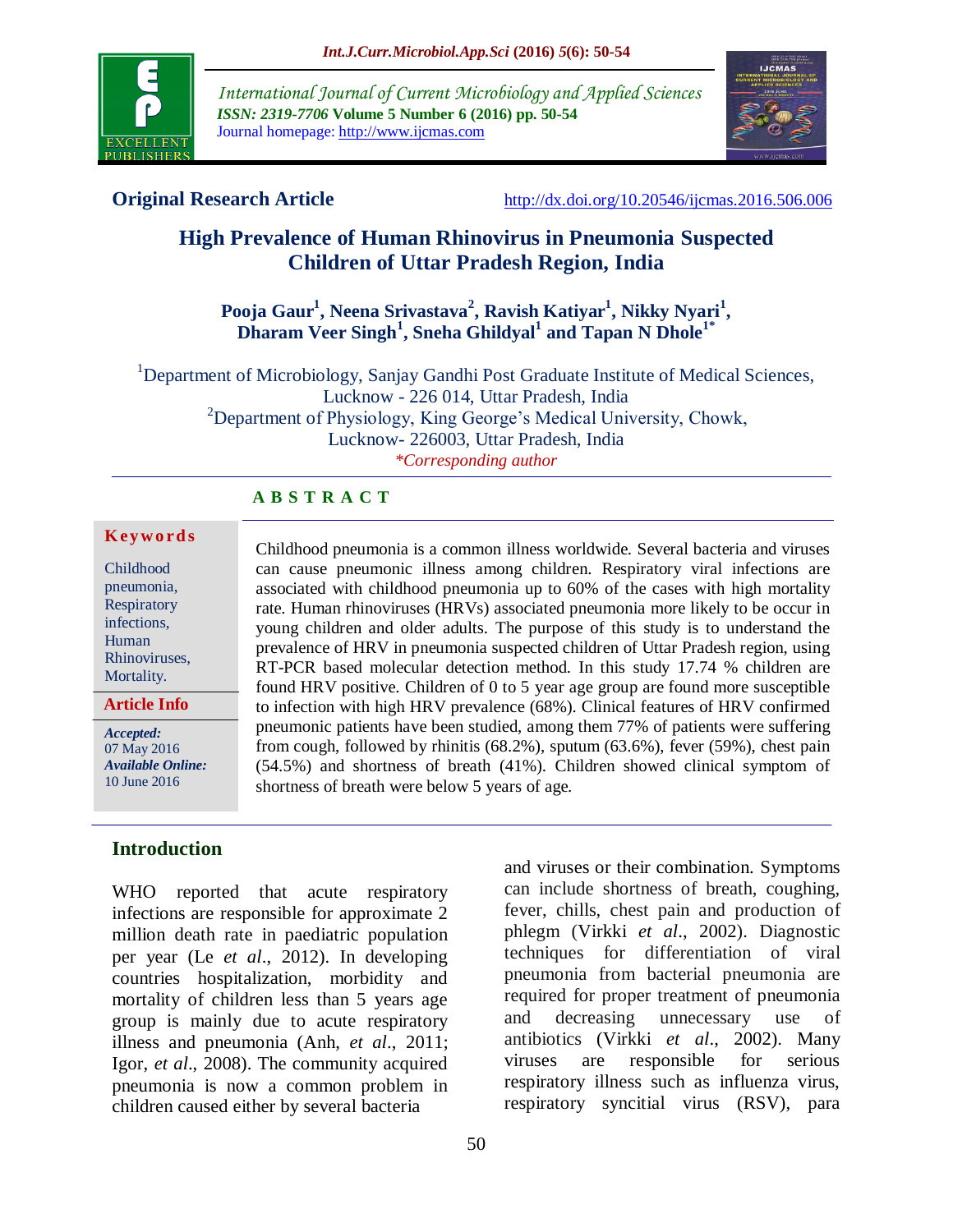influenza virus, coronavirus, human meta pneumovirus and human rhinoviruses (HRVs) etc. **(**Ann *et al*., 2006; Dat 2013**).** HRVs, the causative agents of various upper and lower respiratory tract infections including common cold and pneumonia, are small, ss RNA viruses, these are the member of Picornaviridae family and currently divided into two species HRV A, HRV B and more than 100 serotypes have been found (Lourenço *et al*., 2014; Neil *et al*., 2007; Kathryn *et al*., 2007)**.** These HRVs as pathogen or co pathogen increase the severity of disease of respiratory infection mainly in case of bronchitis, bronchiolitis and pneumonia (Piotrowska Z. *et al*., 2009)**.** One study reported that in developing countries, HRVs association found with severe pneumonia both in pediatric and adult population and also in immuno suppressed subjects (Olli *et al*., 2013). According to another report, 24% rhinovirus is associated with childhood pneumonia (Virkki *et al*., 2002). In some cases, HRVs are responsible for life threatening pneumonia (Nikolaos *et al*., 2002). The association of HRVs in pediatric pneumonia has been studied previously but its association with viral pneumonia among pediatric population of North Indian region is still unknown. The aim of this study is to analyse the prevalence of HRV with clinical features in pneumonia suspected children of Uttar Pradesh region.

## **Materials and Methods**

#### **Sample Collection**

124 throat and nasal swab samples of Pneumonia suspected children of 0-15 years age group were collected from King George Medical University, Lucknow, Uttar Pradesh, India.

## **Viral RNA Extraction**

The viral RNA extraction of samples was done using the Viral RNA extraction Kit (QIAamp®, Qiagen) as per protocol provided with the kit.

#### **Molecular Screening by PCR**

5 μl of extracted viral nucleic acid was used for viral screening by the technique RT-PCR using one-step RT-PCR Kit (AgPath-ID, Life Technologies), as per the manufacturer's instructions. The forward primer 5'-GGGACCAACTACTTTGGGTG TCCG-3' and reverse primer 5'-CACGG ACACCCAAAGTAGT-3' (Kiang D *et al*., 2008) were used to amplify within the 5' Non transcriptional region (5' NTR).

During the single step PCR, the conditions used as follows- reverse transcription for cDNA synthesis at 50°C (30 minutes), Initial denaturation 95°C (10 minutes), followed by 40 cycles of denaturation at 95°C (30 seconds), annealing at 55°C (30 seconds) and elongation at 72<sup>o</sup>C (45 seconds).

## **Agarose Gel Electrophoresis**

PCR products were loaded with gel loading dye and ethidium bromide on 1.5% agarose gel and run in TAE buffer. Products were visualized by use of ultraviolet illumination.

## **Results and Discussion**

Here, we emphasized the involvement of human rhinoviruses in pneumonia among children of Uttar Pradesh region. In this study 124 throat and nasal swab samples of pneumonia suspected patients were examined by RT-PCR based molecular detection method using amplification of specific 5' Non transcriptional region (5'NTR) of viral RNA. 22 samples (17.74%) were confirmed as HRV positive by RT-PCR detection (figure-1), among them 63.6 % were male.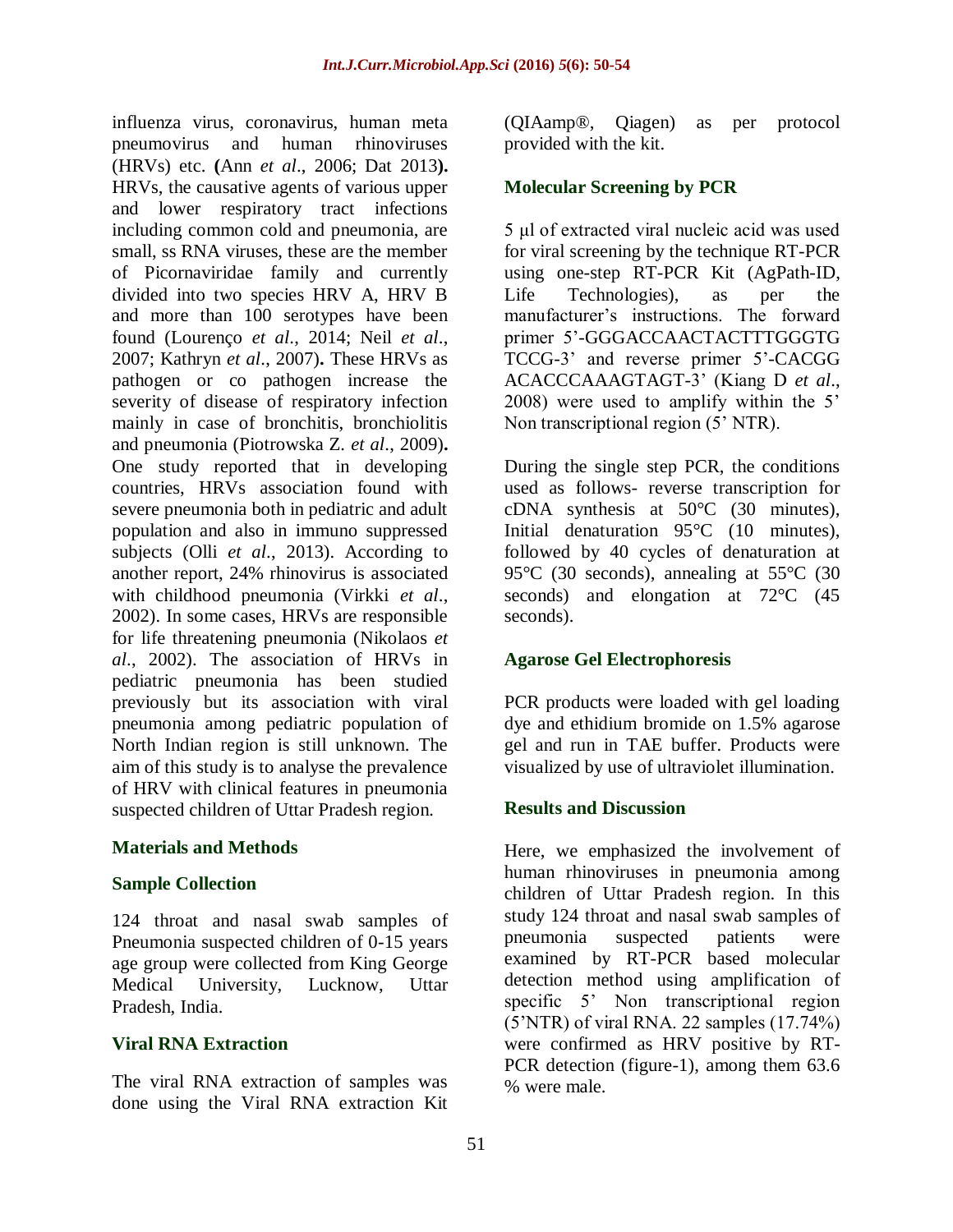| Sample<br>no.   | Age      | Sex    | Cough          | Sputum                   | Fever                    | <b>Chest Pain</b>        | Rhinitis                     | Shortness<br>of breath       |
|-----------------|----------|--------|----------------|--------------------------|--------------------------|--------------------------|------------------------------|------------------------------|
| 5               | 3 year   | Male   |                | $+$                      | $\! +$                   | $+$                      | $\boldsymbol{+}$             | $^{+}$                       |
| $\overline{7}$  | 7 Year   | Male   | $^{+}$         | $\ddot{}$                | $\blacksquare$           | $\ddot{}$                | $\blacksquare$               | $\overline{\phantom{a}}$     |
| 12              | 2 Year   | Female | $+$            | ÷,                       | $^{+}$                   | ÷,                       | $+$                          | $\overline{\phantom{a}}$     |
| 18              | 10 Year  | Male   | $+$            | $+$                      | $\overline{\phantom{a}}$ | $+$                      | $+$                          | $\overline{\phantom{a}}$     |
| 24              | 12 Year  | Female | $\blacksquare$ | $+$                      | $\overline{\phantom{a}}$ | $+$                      | $\overline{\phantom{0}}$     | $\overline{\phantom{a}}$     |
| $\overline{28}$ | 4 year   | Male   | $+$            | $+$                      | $^{+}$                   | $+$                      | $+$                          | ۰                            |
| 42              | 9 month  | Female | $^{+}$         | $\overline{\phantom{a}}$ | $^{+}$                   | $\overline{\phantom{a}}$ | $+$                          | $^{+}$                       |
| 47              | 1 Year   | Male   | $^{+}$         | ÷,                       | $\! +$                   | $\blacksquare$           | $+$                          | $\! +$                       |
| 59              | 4 Year   | Male   | $^{+}$         | $+$                      | $\blacksquare$           | $^{+}$                   | $\blacksquare$               | $\overline{\phantom{a}}$     |
| 64              | 1 Year   | Female | $^{+}$         | ÷,                       | $^{+}$                   | $\blacksquare$           | $^{+}$                       | $^{+}$                       |
| 66              | 1.5 Year | Male   | $^{+}$         | $\overline{\phantom{0}}$ | $^{+}$                   | $\overline{\phantom{a}}$ | $+$                          | $^{+}$                       |
| 72              | 6 Year   | Female | $\blacksquare$ | $+$                      | $\overline{\phantom{a}}$ | $+$                      | $\overline{\phantom{a}}$     | $\overline{\phantom{a}}$     |
| 81              | 2 Year   | Male   | $^{+}$         | $+$                      | $^{+}$                   | $\overline{\phantom{a}}$ | $+$                          | $^{+}$                       |
| 84              | 2 Year   | Female | $^{+}$         | ÷,                       | $\overline{\phantom{a}}$ | $\overline{\phantom{a}}$ | $+$                          | $\overline{\phantom{a}}$     |
| 89              | 10 Year  | Male   |                | $^{+}$                   | $^{+}$                   | $+$                      | $\qquad \qquad \blacksquare$ | $\qquad \qquad \blacksquare$ |
| 95              | 2.5 Year | Male   |                | $\qquad \qquad +$        | -                        | $\blacksquare$           | $+$                          | $\! +$                       |
| 96              | 6 month  | Male   | $\blacksquare$ | $\overline{\phantom{a}}$ | $^{+}$                   | $\blacksquare$           | $+$                          | $\frac{1}{2}$                |
| 102             | 3 Year   | Female | $^{+}$         | $^{+}$                   | $^{+}$                   | $+$                      | $+$                          | $\overline{\phantom{a}}$     |
| 109             | 11 Year  | Male   |                | $+$                      | $\overline{\phantom{0}}$ | $^{+}$                   | $+$                          | $\overline{\phantom{a}}$     |
| 111             | 7year    | Female | $+$            | $+$                      | $\overline{\phantom{a}}$ | $+$                      | $\overline{\phantom{a}}$     | $\overline{\phantom{a}}$     |
| 116             | 1 Year   | Male   | $^{+}$         | ÷                        | $^{+}$                   | $\overline{a}$           | $+$                          | $^{+}$                       |
| 119             | 5 Year   | Male   | $+$            | $+$                      | $^{+}$                   | $+$                      | $\overline{\phantom{a}}$     | $^{+}$                       |
|                 |          |        | 17 (77%)       | 14 (63.6%)               | 13(59%)                  | $12(54.5\%)$             | 15(68%)                      | 9(41%)                       |

## **Table.1** Clinical Features of HRV Confirmed Pneumonic Children

**Fig.1** Gel Image Showing RT- PCR amplification of 5' NTR region of Human rhinovirus RNA. Lane M: Molecular marker1000 bp. Lane: 1, 6,7,9 PCR positive samples (400 bp).

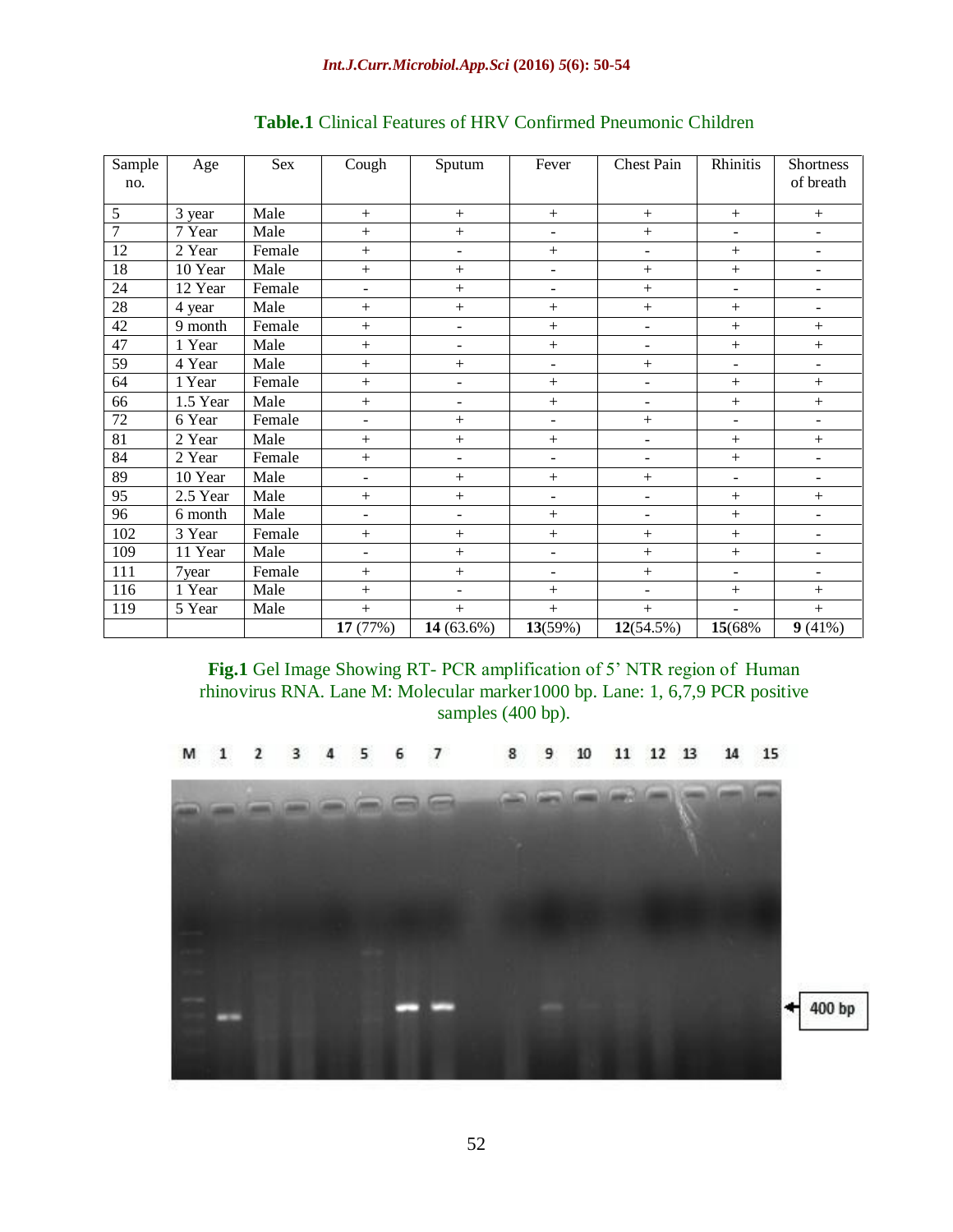

**Fig.2** Percentage of HRV Positive Children with respect to age (years)

According to a previous study, In Italy 172 cases (29%) are found HRV positive among 592 children with pneumonia (Esposito *et al*., 2012). In a study on pediatric pneumonia (N=4279 episodes) using PCR methods, HRV infection found in 18% of the cases (Ruuskanen *et al*., 2011). Recent studies reported 11% to 53% cases of HRV associated pneumonia among the hospitalized children (Ruuskanen *et al*., 2011; Honkinen *et al*., 2012). Younger children of 0-5 years age group are found more susceptible for HRV infection. 68% of total HRV positive children were between 0- 5 years of age. 23% children were 6 to 10 year old, while only 9% children were 11 to 15 year old (figure-2). Clinical features of HRV confirmed pneumonic patients have been studied. 77% of patients were suffering from cough, followed by rhinitis (68.2%), sputum (63.6%), fever (59%), chest pain (54.5%) and shortness of breath (41%) (Table-1). Children suffering from Shortness of breath were between 0 to 5 year age group that indicates the severity of disease among younger children.

#### **Acknowledgement**

We are thankful to WHO for financial support in this study. We are also thankful to Mr. Saurabh Kumar dwivedi for valuable support.

#### **Reference**

- Anh, H.L.D., Rogier, V.D., My, N.N., Juliet, E.B., Thanh, H.T.H., Quang, H.D., Tan, L.V., Tan, T.T., Bridget, W., Vinh, C.N., Minh, H., Cong, K.V., Minh, D.N., Jeremy, F.T.H.T., Menno, D.J. 2011. Viral etiologies of acute respiratory infections among hospitalized vietnamese children in Ho chi minh city, 2004–2008. *PLoS One,* 6: e18176.
- Ann, R.F., Edward, E.W. 2006. Viral pneumonia in older adults. *Aging and Infect. Dis.,* 42: 518-524.
- Dat, T. 2013. Respiratory viral coinfection and clinical disease severity. *J. Pediatr.,* 89(5): 421-423.